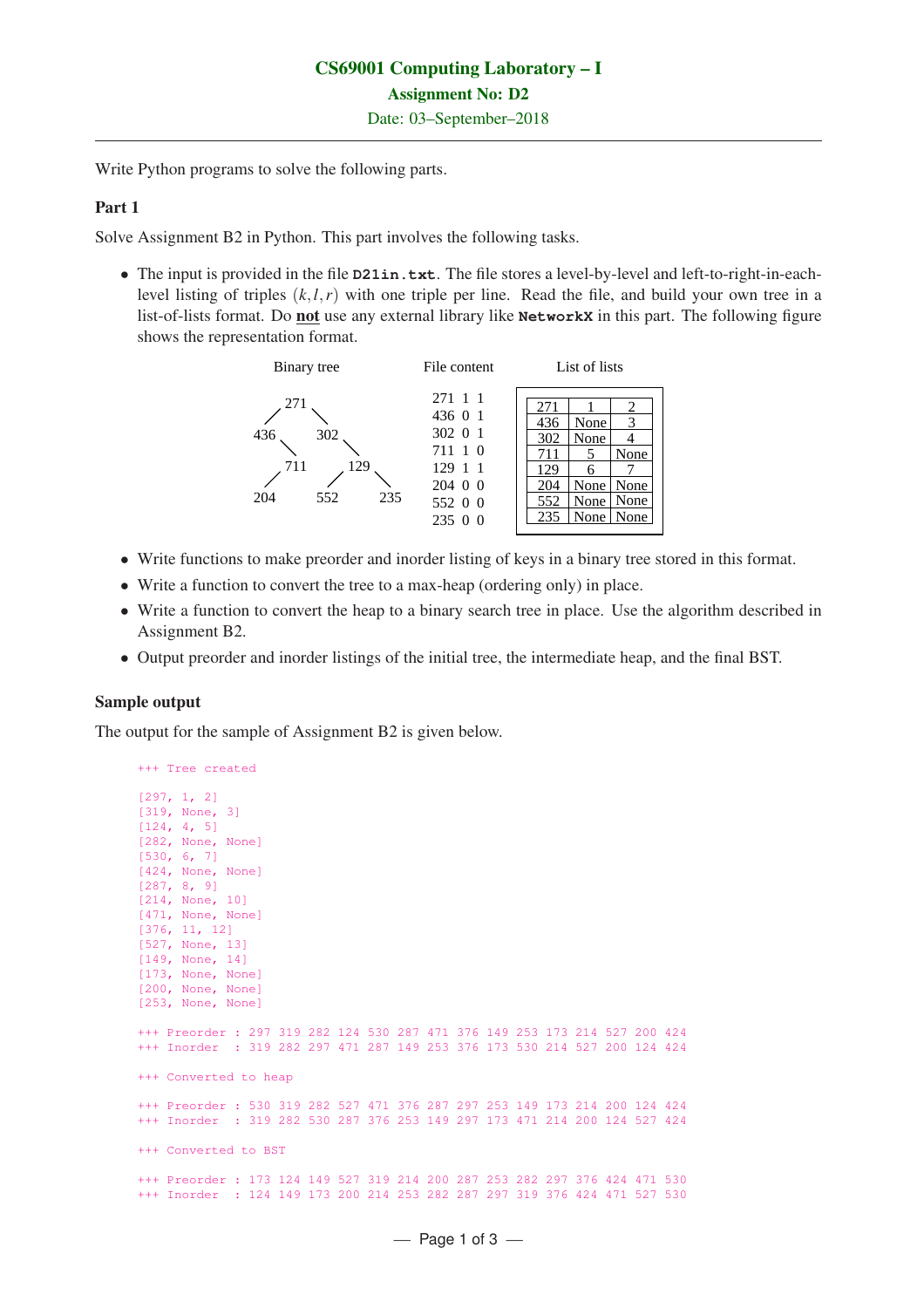## Part 2

Use the **NetworkX** library to solve the following problem. The file **D22in.txt** stores the data for a weighted undirected graph  $G = (V, E)$ . Assume that  $V = \{0, 1, 2, ..., n-1\}$ . The first two lines of the file store  $n = |V|$  (the number of vertices in *G*) and  $m = |E|$  (the number of edges). This is followed by *m* lines each storing a triple  $(u, v, w)$ , where  $u, v \in V$  with  $u < v$ , and w is the weight of the (undirected) edge  $(u, v)$ . Prepare a **NetworkX Graph** by reading the input file. You may assume that the *m* edges stored in the input file are distinct from one another.

Generate one minimum spanning tree (MST) of *G*. Print the edges in the tree, and the cost of the MST.

Generate all the MSTs of *G*, and print their edges and costs. You may recursively construct all the  $(n-1)$ element subsets of *E*. and print such a subset if and only if it is a tree and is an MST.

#### Sample output

FILE: D22in.txt 10 15 0 1 4 0 2 3 0 3 4 0 7 4 0 9 4 1 5 1 1 9 3 3 5 3 3 8 1 4 6 4 4 9 1 5 8 4 6 7 1 7 8 2 8 9 3 PROGRAM OUTPUT. +++ MST found  $(0,1):4$   $(0,2):3$   $(1,5):1$   $(1,9):3$   $(3,5):3$   $(3,8):1$   $(4,9):1$   $(6,7):1$   $(7,8):2$  [19] +++ Generating all MSTs (0,1):4 (0,2):3 (1,5):1 (1,9):3 (3,5):3 (3,8):1 (4,9):1 (6,7):1 (7,8):2 [19] (0,1):4 (0,2):3 (1,5):1 (1,9):3 (3,8):1 (4,9):1 (6,7):1 (7,8):2 (8,9):3 [19] (0,1):4 (0,2):3 (1,5):1 (3,5):3 (3,8):1 (4,9):1 (6,7):1 (7,8):2 (8,9):3 [19] (0,2):3 (0,3):4 (1,5):1 (1,9):3 (3,5):3 (3,8):1 (4,9):1 (6,7):1 (7,8):2 [19] (0,2):3 (0,3):4 (1,5):1 (1,9):3 (3,8):1 (4,9):1 (6,7):1 (7,8):2 (8,9):3 [19] (0,2):3 (0,3):4 (1,5):1 (3,5):3 (3,8):1 (4,9):1 (6,7):1 (7,8):2 (8,9):3 [19] (0,2):3 (0,7):4 (1,5):1 (1,9):3 (3,5):3 (3,8):1 (4,9):1 (6,7):1 (7,8):2 [19] (0,2):3 (0,7):4 (1,5):1 (1,9):3 (3,8):1 (4,9):1 (6,7):1 (7,8):2 (8,9):3 [19] (0,2):3 (0,7):4 (1,5):1 (3,5):3 (3,8):1 (4,9):1 (6,7):1 (7,8):2 (8,9):3 [19] (0,2):3 (0,9):4 (1,5):1 (1,9):3 (3,5):3 (3,8):1 (4,9):1 (6,7):1 (7,8):2 [19] (0,2):3 (0,9):4 (1,5):1 (1,9):3 (3,8):1 (4,9):1 (6,7):1 (7,8):2 (8,9):3 [19] (0,2):3 (0,9):4 (1,5):1 (3,5):3 (3,8):1 (4,9):1 (6,7):1 (7,8):2 (8,9):3 [19]

## Part 3

Let  $G = (V, E)$  be an unweighted undirected graph with  $V = \{0, 1, 2, ..., n - 1\}$ . *G* may be unconnected. Your task is to connect *G* by adding the minimum number of edges. You should minimize the total cost of edge addition in the following sense. If  $(u, v) \in E$ , then *u* and *v* are already adjacent, so  $cost(u, v) = 0$ . Otherwise, a positive cost is attached to the (non-existing) edge  $(u, v)$  (here *u* and *v* are not adjacent, but may be connected by a path). The file **D23in.txt** stores data for the missing edges. The file starts with the number *n* of vertices in *G*. This is followed by a pair of triples  $(u, v, c)$ , one in each line, where  $(u, v) \notin E$ with  $u < v$ , and c is the cost of adding the edge  $(u, v)$ . Notice that if  $(u, v) \in E$ , it does not appear in the input file. So G would consist of all the (undirected) edges  $(u, v)$  not listed in the input file.

Compute and print the connected components of *G*. If the number of components is 1, there is nothing to be done. Otherwise, proceed as follows.